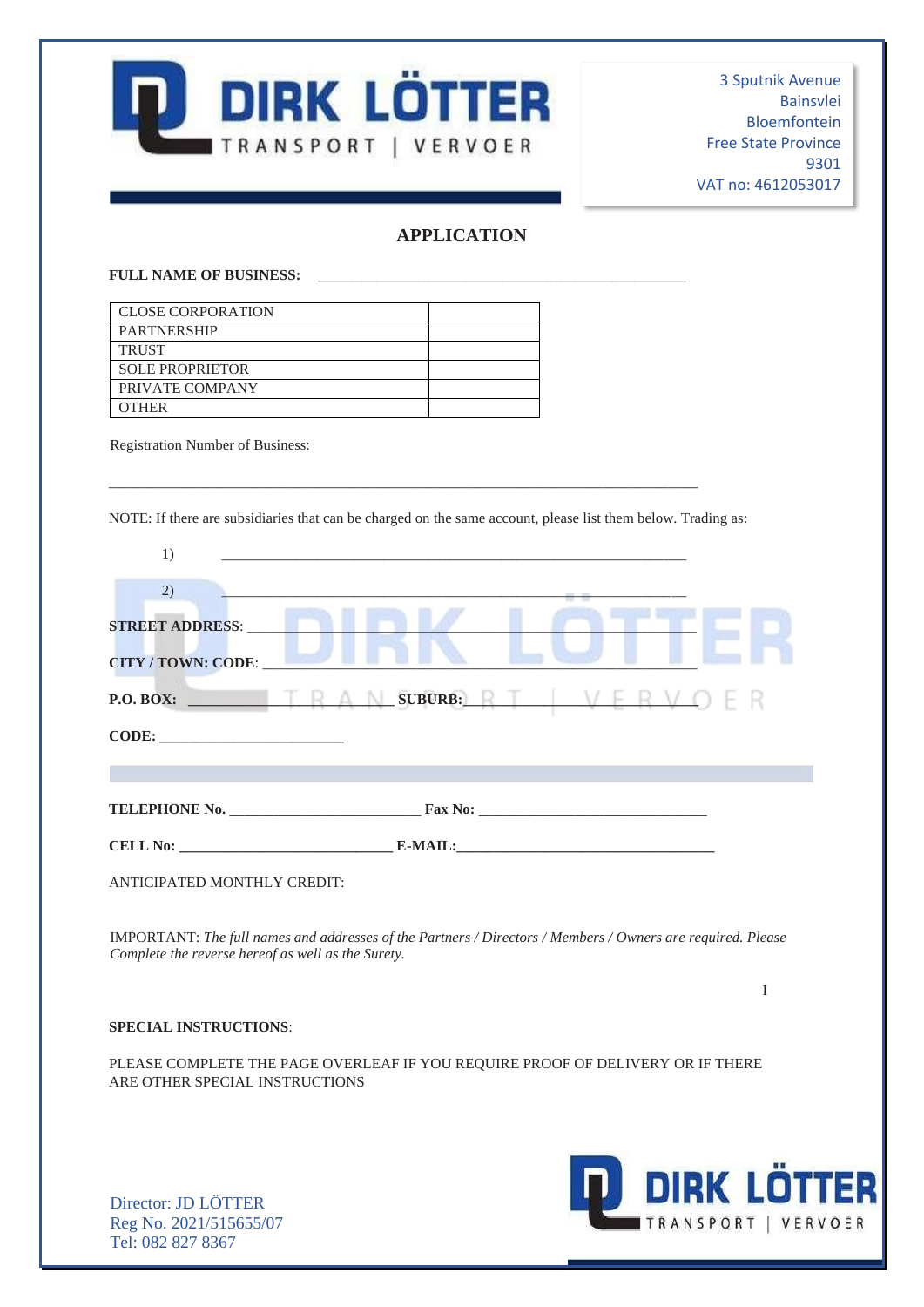

PERSON DIRECTLY RESPONSIBLE FOR PAYMENT

Full Particulars:

| <b>BANKERS:</b>    |
|--------------------|
| <b>BRANCH:</b>     |
| <b>ACCOUNT No:</b> |

!!! IMPORTANT !!!

PLEASE ATTACH THE FOLLOWING DOCUMENTATION:

-COMPANY LETTERHEAD -VAT REG DOCUMENTS -TAX CLEARANCE CERTIFICATE -ID OF DIRECTORS/MEMBERS/OWNER -CONFIRMATION OF BANK ACCOUNT

**TO BE SIGNED BY DIRECTOR / MEMBER / PARTNER OR OWNER** 

Signature:

Print Name:\_\_\_\_\_\_\_\_\_\_\_\_\_\_\_\_\_\_\_\_\_\_\_\_\_\_\_\_\_\_ Designation:\_\_\_\_\_\_\_\_\_\_\_\_\_\_\_\_\_\_\_\_\_\_\_\_\_\_\_\_\_\_\_\_\_

**10 B** 

TRANSPORT | VERVOER

BUSINESS STAMP

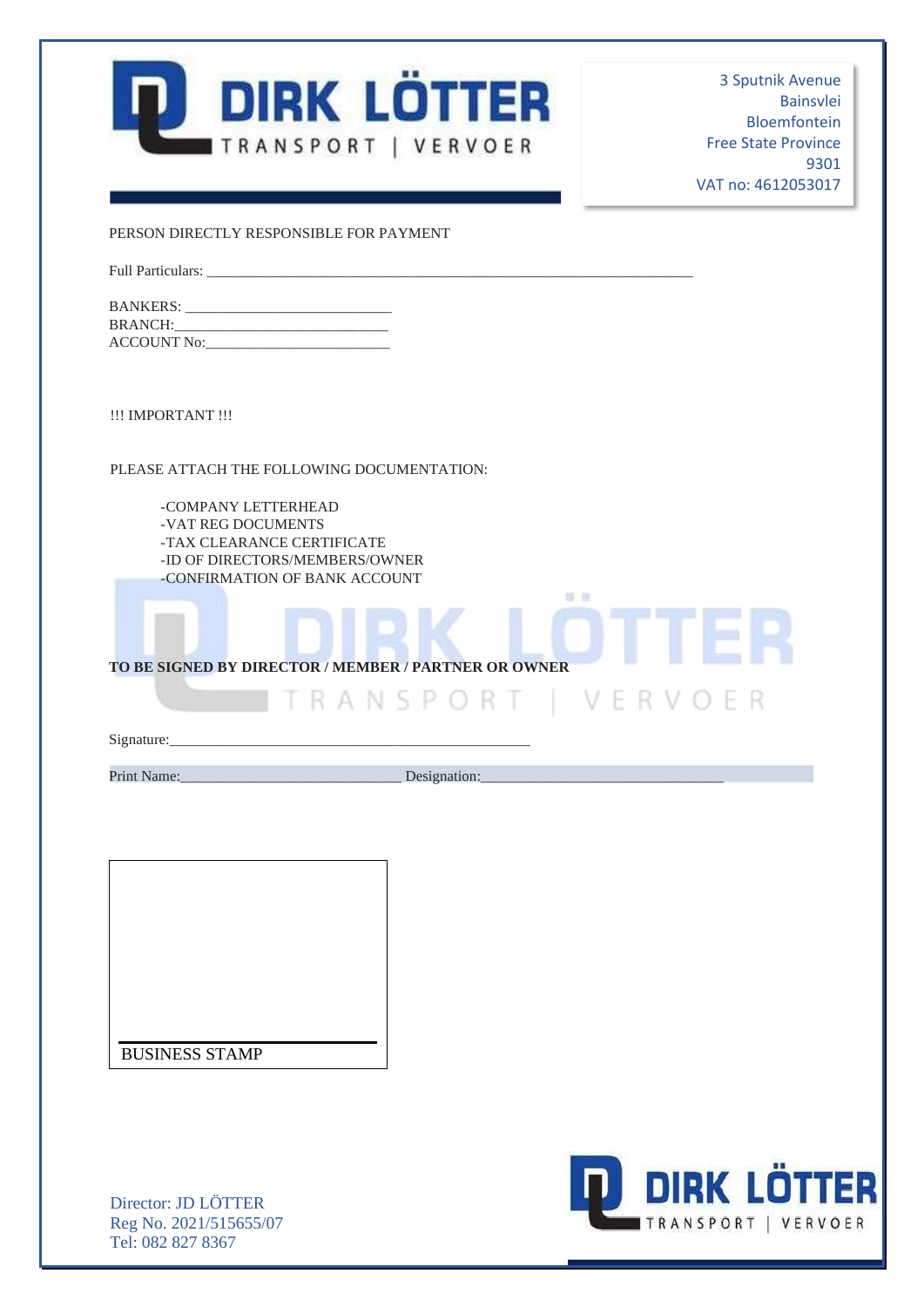

#### DO YOU REQUIRE A STATEMENT VIA E-MAIL EVERY MONTH? YES // NO

## **SURETY**

I, the Undersigned

\_\_\_\_\_\_\_\_\_\_\_\_\_\_\_\_\_\_\_\_\_ Full names and Surname

hereby bind myself jointly and severely to Dirk Lotter Transport (Pty) Ltd as Surety for and co-principal debtor with

\_\_\_\_\_\_\_\_\_\_\_\_\_\_\_\_\_\_\_\_\_\_\_\_\_\_\_\_\_\_\_\_\_\_\_\_\_\_\_\_\_\_\_\_\_\_\_\_\_\_\_\_\_\_\_\_\_\_ (Applicant's / Business Name) (Principal Debtor)

for the due and punctual payment by the Principal Debtor of all amounts which are now or at any stage in the future owing by the Principal Debtor to Dirk Lotter Transport and their respective cessionary, successors-in-title or assigns. I hereby renounce the benefits of excursions and division, thereby agreeing that the Principal Debtor and I may be sued and excused upon, jointly and severally.

I hereby choose as my *domicilium citandi et executandi* for the purpose of service of Summons (including any other I hereby choose as my *aomacuma* channel in the following<br>processes), notices and levying of execution, the following VFRVOFR KANS t

If any action is instituted against me arising from this Suretyship, I consent to the jurisdiction of the Magistrate's Court in terms of Section 45 of Act 32 of 1944 and I shall be liable to pay all costs thereby incurred on the attorney and client scale.

SIGNED and DATED at  $\qquad \qquad \text{on this} \qquad \qquad \text{day of} \qquad \qquad .$ 

SIGNATURE CAPACITY:

\_\_\_\_\_\_\_\_\_\_\_\_\_\_\_\_\_\_\_\_\_\_\_\_\_\_\_\_\_\_\_\_\_\_

\_\_\_\_\_\_\_\_\_\_\_\_\_\_\_\_\_\_\_\_\_\_\_\_\_\_\_\_\_\_\_

\_\_\_\_\_\_\_\_\_\_\_\_\_\_\_\_\_\_\_\_\_\_\_\_\_\_\_\_\_\_\_

\_\_\_\_\_\_\_\_\_\_\_\_\_\_\_\_\_\_\_\_\_\_\_\_\_\_\_\_\_\_\_

\_\_\_\_\_\_\_\_\_\_\_\_\_\_\_\_\_\_\_\_\_\_\_\_\_\_\_\_\_\_\_

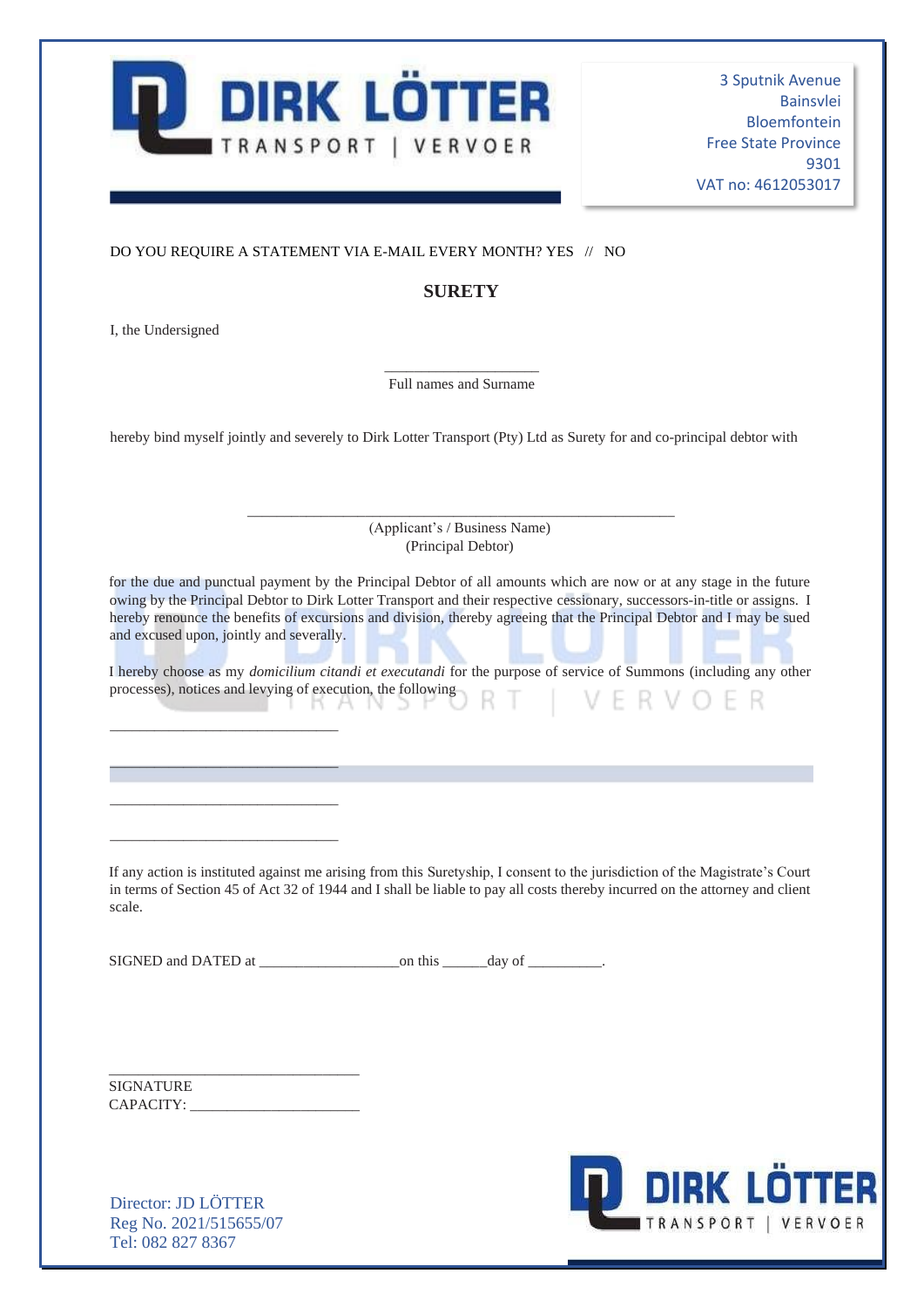

WITNESS 1 FULL NAME AND SURNAME

\_\_\_\_\_\_\_\_\_\_\_\_\_\_\_\_\_\_\_\_\_\_\_\_\_\_\_\_\_\_\_\_\_

\_\_\_\_\_\_\_\_\_\_\_\_\_\_\_\_\_\_\_\_\_\_\_\_\_\_\_\_\_\_\_\_\_

WITNESS 2 FULL NAME AND SURNAME

### **PARTICULARS OF CO-DIRECTOR / PARTNER / MEMBER / OWNER**

|                             | Full Name and Surname:        |               |
|-----------------------------|-------------------------------|---------------|
|                             | <b>Identification Number:</b> |               |
|                             | Address:                      |               |
| 2.                          | Full Name and Surname:        | SPORT<br>- 12 |
|                             | <b>Identification Number:</b> |               |
|                             | Address:                      |               |
| $\mathcal{F}_{\mathcal{F}}$ | Full Name and Surname:        |               |
|                             | <b>Identification Number:</b> |               |
|                             | Address:                      |               |

IMPORTANT: The Full Names, Surname, Identification number and Addresses of Partners /Co-Directors / Members / Owners Are Required

TRADE REFERENCES

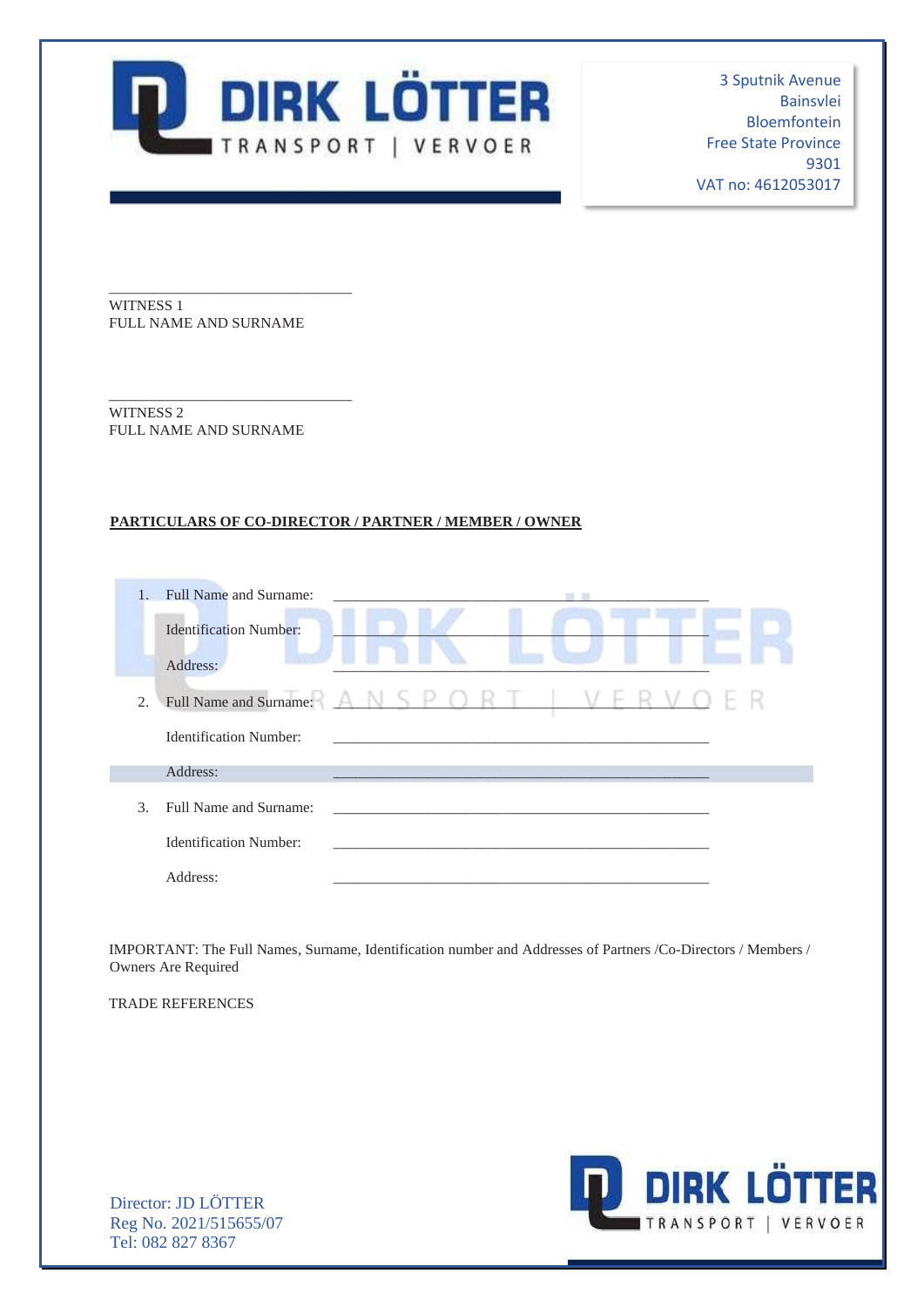

REFERENCE 1

| <b>HOW LONG</b>            |        |  |
|----------------------------|--------|--|
| <b>CREDIT LIMIT</b>        |        |  |
| <b>TERMS</b>               |        |  |
| PURCHASES PER MONTH        |        |  |
| <b>NAME</b>                |        |  |
| <b>COMMENTS</b>            |        |  |
| <b>CONTACT NUMBER</b>      |        |  |
| <b>ACCOUNT NUMBER</b>      |        |  |
| <b>REFERENCE 2</b>         |        |  |
| <b>HOW LONG</b>            |        |  |
| <b>CREDIT LIMIT</b>        |        |  |
| <b>TERMS</b>               | Đ<br>۰ |  |
| <b>PURCHASES PER MONTH</b> |        |  |
| <b>NAME</b>                |        |  |
| <b>COMMENTS</b>            |        |  |
| <b>CONTACT NUMBER</b>      |        |  |
| <b>ACCOUNT NUMBER</b>      |        |  |
|                            |        |  |
| <b>REFERENCE 3</b>         |        |  |
| TIOUTLE OLIG               |        |  |

| <b>HOW LONG</b>       |                                                                                                                                                                                                                                          |
|-----------------------|------------------------------------------------------------------------------------------------------------------------------------------------------------------------------------------------------------------------------------------|
| <b>CREDIT LIMIT</b>   | <u> 1989 - Johann John Harry Harry Harry Harry Harry Harry Harry Harry Harry Harry Harry Harry Harry Harry Harry H</u>                                                                                                                   |
| <b>TERMS</b>          | $\mathbf{1}_{\mathcal{A}}$ and the set of the set of the set of the set of the set of the set of the set of the set of the set of the set of the set of the set of the set of the set of the set of the set of the set of the set of the |
| PURCHASES PER MONTH   | the component of the component of the component of the component of the component of the component of the component of the component of the component of the component of the component of the component of the component of t           |
| <b>NAME</b>           | $\mathbf{1}$ , and the set of the set of the set of the set of the set of the set of the set of the set of the set of the set of the set of the set of the set of the set of the set of the set of the set of the set of the set         |
| <b>COMMENTS</b>       | the control of the control of the control of the control of the control of the control of                                                                                                                                                |
| <b>CONTACT NUMBER</b> | $\mathbf{1}$ , and the contribution of the contribution of the contribution of $\mathbf{1}$                                                                                                                                              |
| <b>ACCOUNT NUMBER</b> | the control of the control of the control of the control of the control of the control of the control of the control of the control of the control of the control of the control of the control of the control of the control            |
|                       |                                                                                                                                                                                                                                          |

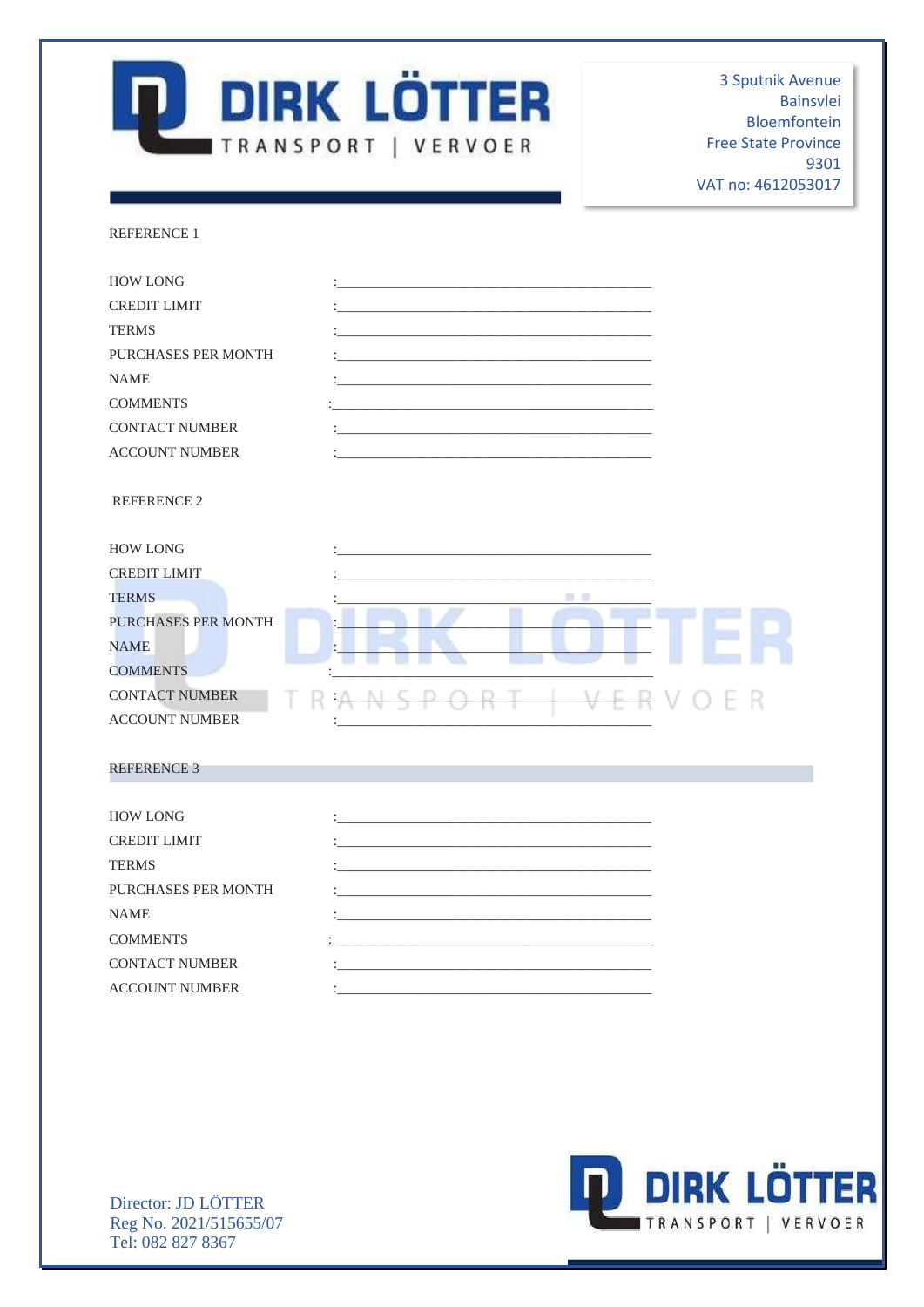

- 1. Dirk Lotter Transport (hereinafter referred to as "the carrier") shall be indemnified from any loss and/or damages to any goods sustained at the point of loading of the goods and offloading of the goods;
- 2. Point of loading will be deemed to be the time before departure of the carrier and the time and place when the goods are being loaded onto the carrier;
- 3. Offloading of the goods will be deemed to be the place and time when the goods are placed at the disposal of the receiver and not the time of final duly down loaded;
- 4. Damages for purpose of this agreement shall mean deteriorating in the quantity, quality or conditions of the goods sustained.
- 5. All charges are levied according to mass or volume per consignment (whichever is the greater) and not by value of the article/s carried unless agreed to the contrary, in writing, by the Carrier.
- 6. Without derogating from the provisions of clause 1, should it nevertheless be held that the Carrier has been negligent in any manner and is liable for any loss and/or damage:
- a) Liability shall be limited to R100 (vat incl.) per kilogram to a maximum of R3 000 (vat incl.) per consignment carried, but in all cases shall not exceed the actual manufactured cost of the article/s or the mutually agreed cost of repairs.
- b) Clause 3 a) above shall not apply to consignment/s comprising cash, money, bank notes, stamps, deeds, travellers cheques, precious stones, precious metals, bullion, livestock, cellular phones, watches, jewellery, declared or undeclared.
- 4. The Carrier shall have the right to refuse to accept a consignment or consignments, if such consignment/s is/are in the opinion of the Carrier, of a fragile nature, unpacked, insufficiently packed, high risk in nature or do not comply with the quantities as regulated by the Dangerous Goods Digest of SA, or any other regulated goods, declared or undeclared, but should it decide to:
	- a) Accept such consignment\s, the provisions of clause 1 will apply.
	- b) Accept a consignment as described in clause 3 b) above, the provisions of clause 1 will apply.
	- c) Accept the consignment\s and agree to package or re-package the consignment\s, whether for reward or not, the provisions of clause 1 will apply.
	- d) Accept the consignment\s at a time when the customer is not available to agree to package or re-package the consignment\s, whether for reward or not, the provisions of clause 1 will apply.
- 5. Whilst the Carrier undertakes to use all reasonable endeavours to effect delivery of any goods at its receiving terminus, depot or any address at the time advertised or promised by the Carrier, the Carrier does not guarantee that such goods will in fact be delivered at such advertised times and without prejudice to the afore-going limitations on the Carrier's liability, the Carrier disclaims any and all liability for any consequence arising from the late delivery of such goods.
- 6. Where payment for carriage, or any other service rendered by the Carrier, is made by cheque or any other means and such payment is not honoured on presentation, or the cheque returned "refer to drawer" through no fault of the Carrier, the drawer/payer agrees to compensate the Carrier, on demand, for all and any additional charges incurred by the Carrier in recovering such payment.
- 7. Where goods despatched for the account of the receiver, are not accepted on such a basis, the charges will revert to the account of the sender. Similarly, should the receiver decline to accept the Carrier's Standard Trading Conditions and Terms of Carriage, the acceptance thereof will revert to the sender.